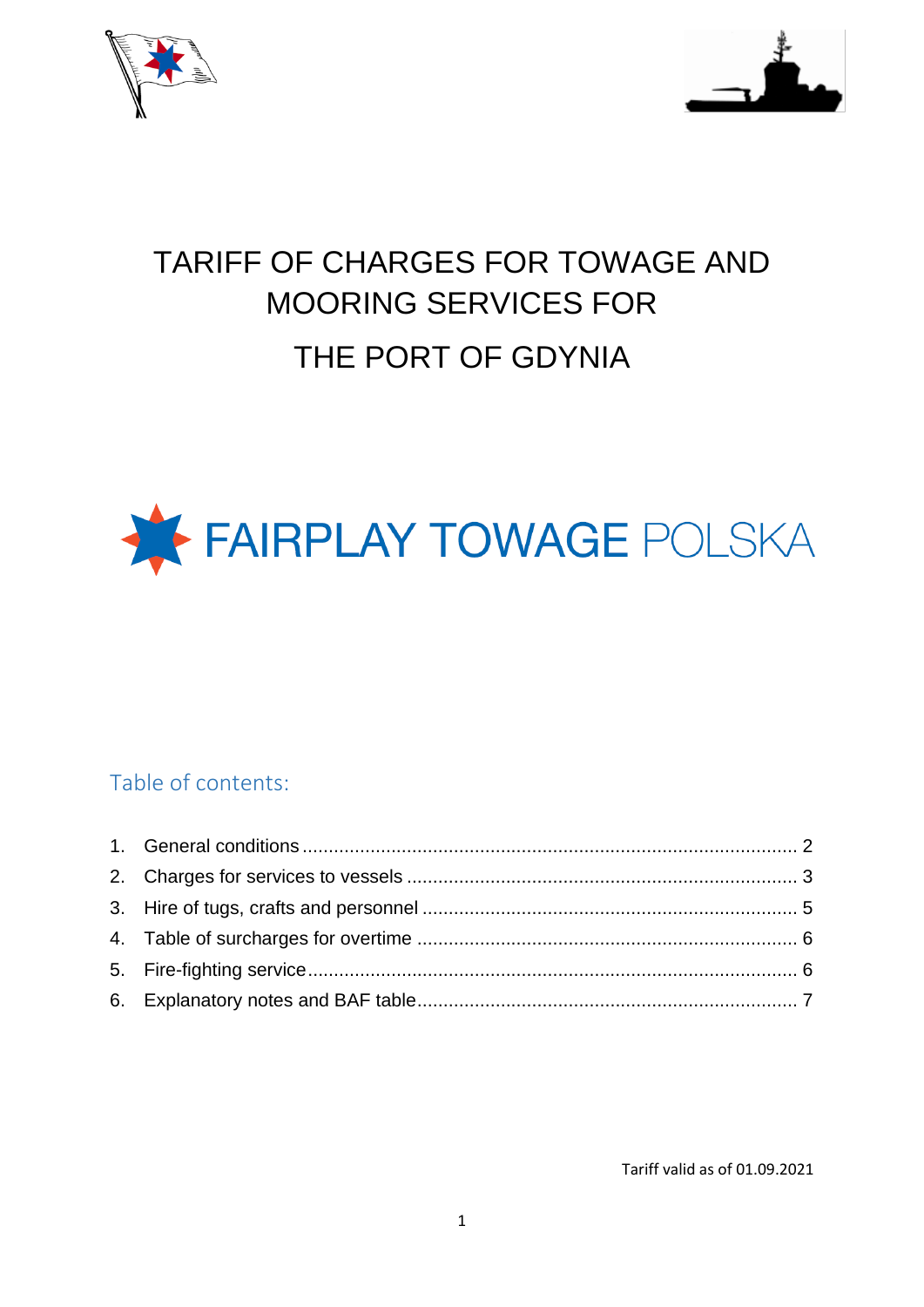



#### 1. General conditions

- 1.1. The tariff is applied by Fairplay Towage Polska Sp. z o.o. Sp. k., for services rendered within the limits of Port of Gdynia, unless otherwise agreed between parties.
- 1.2. All rates are expressed in EUR currency and are net rates.
- 1.3. Conversion from EUR to PLN is done according to average exchange rate as reported by the National Bank of Poland, valid for the last banking day prior to rendering of the service.
- 1.4. The Customer can be invoiced in PLN or EUR.
- 1.5. Towage and mooring services are rendered based on "General Towage Conditions" in its' latest version, valid at the time of rendering the services.
- 1.6. All charges expressed as percentage rates are to be calculated based on base rates.
- 1.7. The tariff rates for towage and mooring are calculated based on gross volume of the vessel ( $V =$  volume), which is a product of her length overall (LOA), max beam (B) and max draft as per summer mark (d), but for the purpose of calculations of charges, the total capacity (V) of the vessel to be rounded up to full cbm. In cases of dispute, vessel details as per Lloyd's Register of Shipping shall prevail.
- 1.8. Services are performed by written orders only. The order shall be placed on the form attached to this Tariff and submitted via e-mail to: [ga@fairplay-towage.com](mailto:ga@fairplay-towage.com)

no later than 4 hours prior to the planned commencement of the service

- 1.9. In extraordinary cases different forms of submitting the order can be accepted, but the scope of information provided shall be identical to the form mentioned in point 1.8.
- 1.10. Submitting the order for services shall be deemed as an acceptance of the Tariff and General Towage Conditions.
- 1.11. Tariff rates do not apply to salvage operations and other non-standard services for inbound and outbound vessel (e.g. refloating of a stranded vessel etc.)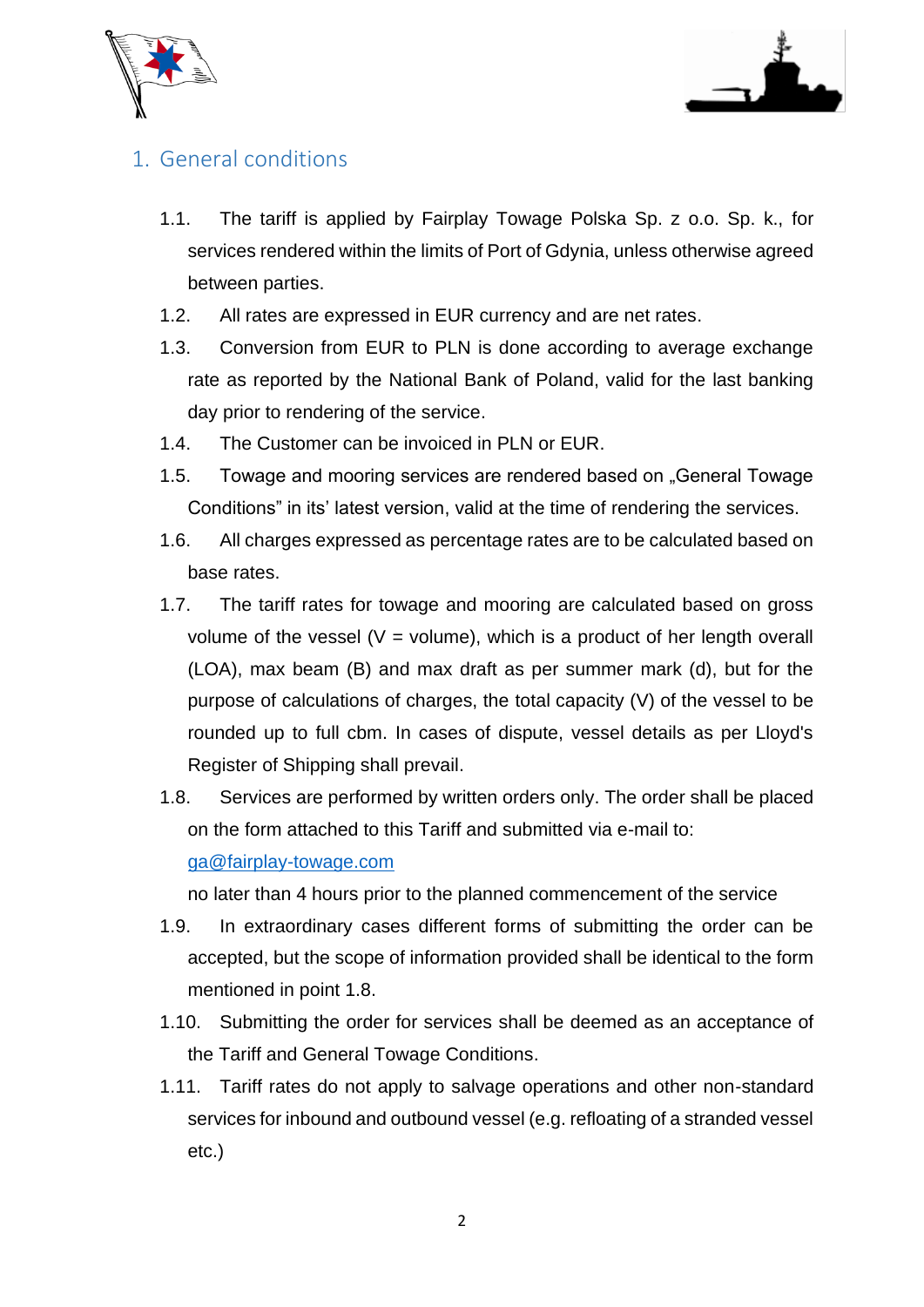



## 2. Charges for services to vessels

2.1. For inbound and outbound vessels calling Port of Gdynia, the following charges apply:

| Volume (V)       |       |                  | Rate per 1     |                   |                          |                  | Rate per 1      |  |           |
|------------------|-------|------------------|----------------|-------------------|--------------------------|------------------|-----------------|--|-----------|
| from $-$ to (in  |       | Rate per tug     | mooring        | Volume (V) from - |                          | Rate per tug     | mooring         |  |           |
| cbm)             |       |                  | operation      | to (in cbm)       |                          |                  |                 |  | operation |
| $\boldsymbol{0}$ | 10000 | <b>551 EUR</b>   | <b>137 EUR</b> | 54001<br>56000    |                          | <b>1898 EUR</b>  | <b>797 EUR</b>  |  |           |
| 10001            | 11000 | <b>608 EUR</b>   | <b>145 EUR</b> | 56001             | 58000                    | <b>1974 EUR</b>  | <b>834 EUR</b>  |  |           |
| 11001            | 12000 | <b>665 EUR</b>   | <b>154 EUR</b> | 58001             | 60000                    | <b>2050 EUR</b>  | <b>870 EUR</b>  |  |           |
| 12001            | 13000 | <b>704 EUR</b>   | <b>164 EUR</b> | 60001             | 62000<br><b>2126 EUR</b> |                  | <b>906 EUR</b>  |  |           |
| 13001            | 14000 | <b>741 EUR</b>   | <b>183 EUR</b> | 62001             | 64000                    | <b>2201 EUR</b>  | <b>942 EUR</b>  |  |           |
| 14001            | 15000 | <b>779 EUR</b>   | <b>200 EUR</b> | 64001             | 66000                    | <b>2278 EUR</b>  | <b>1015 EUR</b> |  |           |
| 15001            | 16000 | <b>817 EUR</b>   | <b>217 EUR</b> | 66001             | 68000                    | <b>2354 EUR</b>  | <b>1051 EUR</b> |  |           |
| 16001            | 17000 | <b>855 EUR</b>   | <b>236 EUR</b> | 68001             | 70000                    | <b>2429 EUR</b>  | <b>1087 EUR</b> |  |           |
| 17001            | 18000 | <b>874 EUR</b>   | <b>254 EUR</b> | 70001             | 75000                    | 2 505 EUR        | <b>1124 EUR</b> |  |           |
| 18001            | 19000 | <b>912 EUR</b>   | <b>272 EUR</b> | 75001             | 80000                    | <b>2581 EUR</b>  | <b>1159 EUR</b> |  |           |
| 19001            | 20000 | <b>931 EUR</b>   | <b>290 EUR</b> | 80001             | 85000                    | <b>2657 EUR</b>  | <b>1196 EUR</b> |  |           |
| 20001            | 22000 | <b>968 EUR</b>   | <b>309 EUR</b> | 85001             | 90000                    | 2733 EUR         | 1 232 EUR       |  |           |
| 22001            | 24000 | 1 025 EUR        | <b>327 EUR</b> | 90001             | 95000                    | <b>2808 EUR</b>  | <b>1269 EUR</b> |  |           |
| 24001            | 26000 | <b>1063 EUR</b>  | <b>344 EUR</b> | 95001             | 100000                   | <b>2885 EUR</b>  | <b>1304 EUR</b> |  |           |
| 26001            | 28000 | <b>1101 EUR</b>  | <b>362 EUR</b> | 100001            | 110000                   | <b>3 036 EUR</b> | 1359 EUR        |  |           |
| 28001            | 30000 | <b>1 139 EUR</b> | <b>381 EUR</b> | 110001            | 120000                   | <b>3151 EUR</b>  | <b>1414 EUR</b> |  |           |
| 30001            | 32000 | <b>1177 EUR</b>  | <b>399 EUR</b> | 120001            | 130000                   | <b>3264 EUR</b>  | <b>1468 EUR</b> |  |           |
| 32001            | 34000 | <b>1215 EUR</b>  | <b>417 EUR</b> | 130001            | 140000                   | <b>3379 EUR</b>  | <b>1522 EUR</b> |  |           |
| 34001            | 36000 | <b>1253 EUR</b>  | <b>435 EUR</b> | 140001            | 150000                   | 3 492 EUR        | <b>1576 EUR</b> |  |           |
| 36001            | 38000 | <b>1291 EUR</b>  | <b>454 EUR</b> | 150001            | 160000                   | 3 605 EUR        | <b>1631 EUR</b> |  |           |
| 38001            | 40000 | <b>1329 EUR</b>  | <b>489 EUR</b> | 160001            | 170000                   | <b>3720 EUR</b>  |                 |  |           |
| 40001            | 42000 | <b>1366 EUR</b>  | <b>526 EUR</b> | 170001            | 180000<br>3833 EUR       |                  | <b>1739 EUR</b> |  |           |
| 42001            | 44000 | <b>1443 EUR</b>  | <b>562 EUR</b> | 180001            | 190000                   | <b>3948 EUR</b>  | <b>1812 EUR</b> |  |           |
| 44001            | 46000 | <b>1519 EUR</b>  | <b>599 EUR</b> | 190001<br>200000  |                          | <b>4 061 EUR</b> | <b>1884 EUR</b> |  |           |
| 46001            | 48000 | <b>1594 EUR</b>  | <b>634 EUR</b> | 200001<br>225000  |                          | <b>4175 EUR</b>  | <b>1957 EUR</b> |  |           |
| 48001            | 50000 | <b>1670 EUR</b>  | <b>671 EUR</b> | 225001<br>250000  |                          | <b>4289 EUR</b>  | <b>2029 EUR</b> |  |           |
| 50001            | 52000 | <b>1747 EUR</b>  | <b>725 EUR</b> | 250001<br>275000  |                          | <b>4403 EUR</b>  | <b>2102 EUR</b> |  |           |
| 52001            | 54000 | <b>1822 EUR</b>  | <b>761 EUR</b> | 275001            | $\label{eq:1} \quad$     | <b>4517 EUR</b>  | <b>2174 EUR</b> |  |           |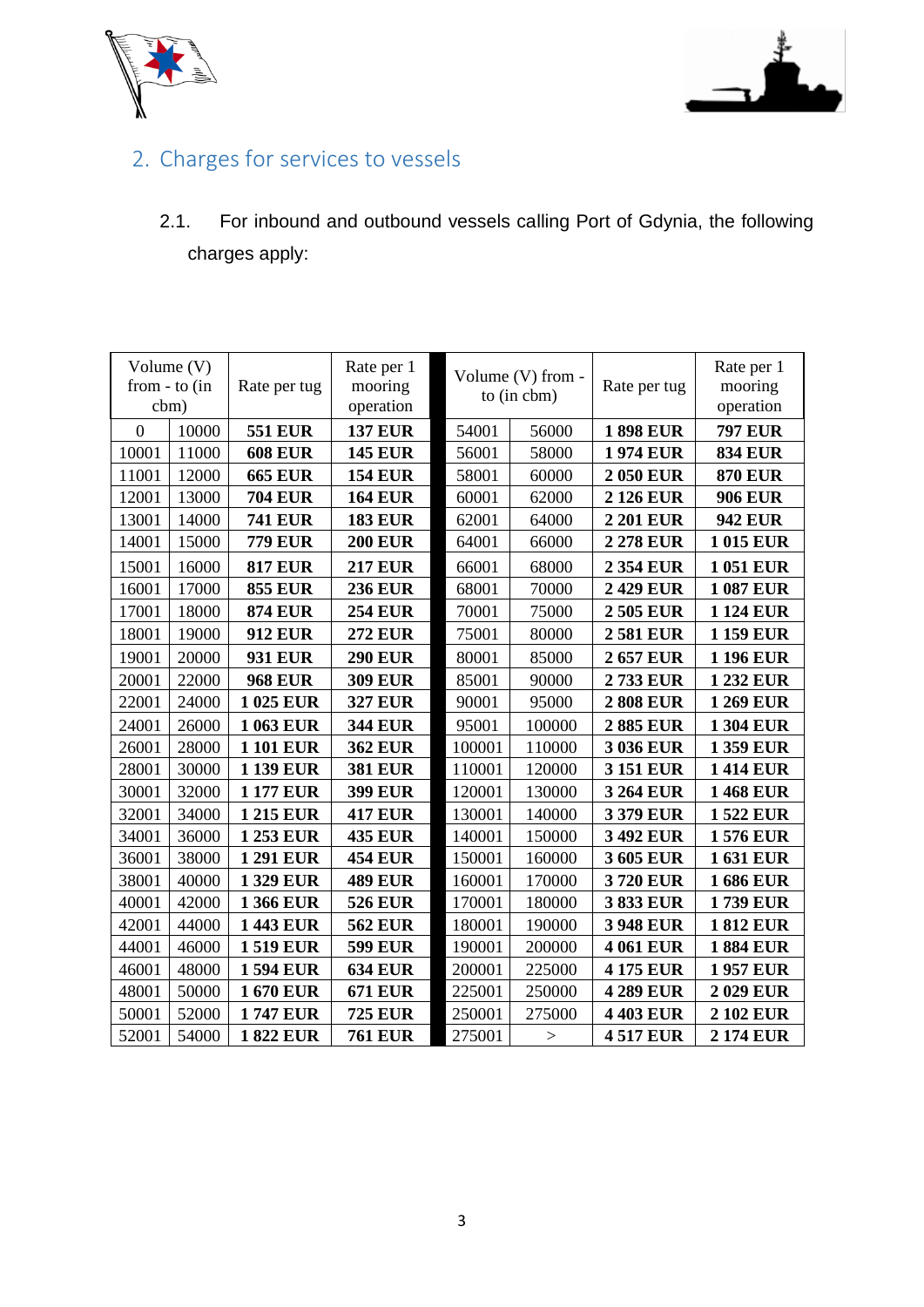



2.2. Charges stipulated in point 2.1 are subject to following reductions:

|    | a) Towing a vessel along a berth:                                         | -50%    |  |
|----|---------------------------------------------------------------------------|---------|--|
| b) | Cancelling the towage or mooring order when either tugs or mooring        |         |  |
|    | gang were en route:                                                       | $-50\%$ |  |
|    | c) For services interrupted and discontinued:                             | $-50%$  |  |
|    | d) Waiting time of the tugs and/or mooring gang exceeding 30 minutes, for |         |  |
|    | each commenced hour of waiting-time :                                     | -75%    |  |
|    | e) For services to cruise ships:                                          | $-20%$  |  |

#### 2.3. Charges stipulated in point 2.1 are subject to surcharges:

- a) Towing a vessel not using its' own main engines: 50%
- b) Towing a vessel from the roads directly into a dock: 25%
- c) Ice conditions surcharge: 20%

#### 2.4. Services rendered for:

- a) Towage tandems (e.g pusher + barge, tug + barge etc.)
- b) Floating crafts and objects with no established dimensions
- c) Pontoons, barges, docks, floating cranes
- d) Vessels shifted from a berth to a dock or vice versa

are to be charged as per hourly rates stipulated in point 3.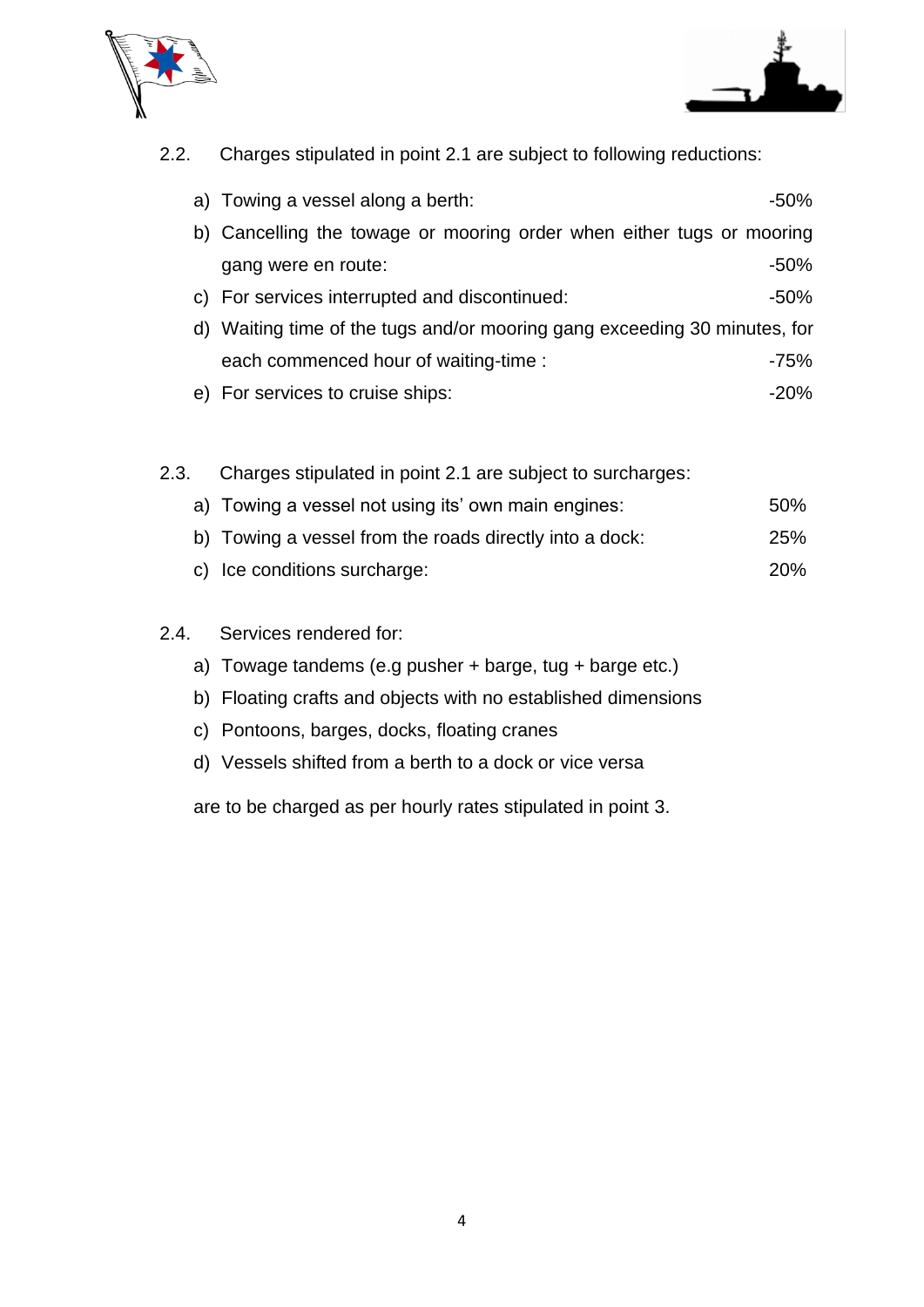



## 3. Hire of tugs, crafts and personnel

3.1. Table of charges for tugs and pushers, for each commenced hour (except for salvage and ice-breaking operations):

|      | <b>BHP</b> of the tug<br>$(from - to)$ | EUR/h          |
|------|----------------------------------------|----------------|
| O    | 1000                                   | <b>250 EUR</b> |
| 1001 | 1700                                   | <b>400 EUR</b> |
| 1701 | 2500                                   | <b>500 EUR</b> |
| 2501 | 3200                                   | <b>600 EUR</b> |
| 3201 | 4000                                   | <b>700 EUR</b> |
| 4001 | 5000                                   | <b>900 EUR</b> |
|      | above 5000 bhp, for                    |                |
|      | every additional 100                   |                |
|      | bhp                                    | <b>25 EUR</b>  |

| 3.2. Flat-top barge, 40x20m, 1282 DWT:           | <b>EUR 65/h</b>  |
|--------------------------------------------------|------------------|
| 3.3. Transfers of passengers within Port limits: | <b>EUR 150/h</b> |
| 3.4. Hire of personnel:                          |                  |
| a) Linesman/seaman:                              | <b>EUR 80/h</b>  |
| b) Deck officer:                                 | <b>EUR 120/h</b> |
|                                                  |                  |

#### 3.5. Detailed explanatory notes:

- 3.5.1. Time of hire to count from the moment of departure from the quay to the moment of return to the quay.
- 3.5.2. Rates stipulated in point 3.1 are subject to surcharges as per point 4.
- 3.5.3. Rates for taking the responsibility of the commander of towage operation to be agreed separately.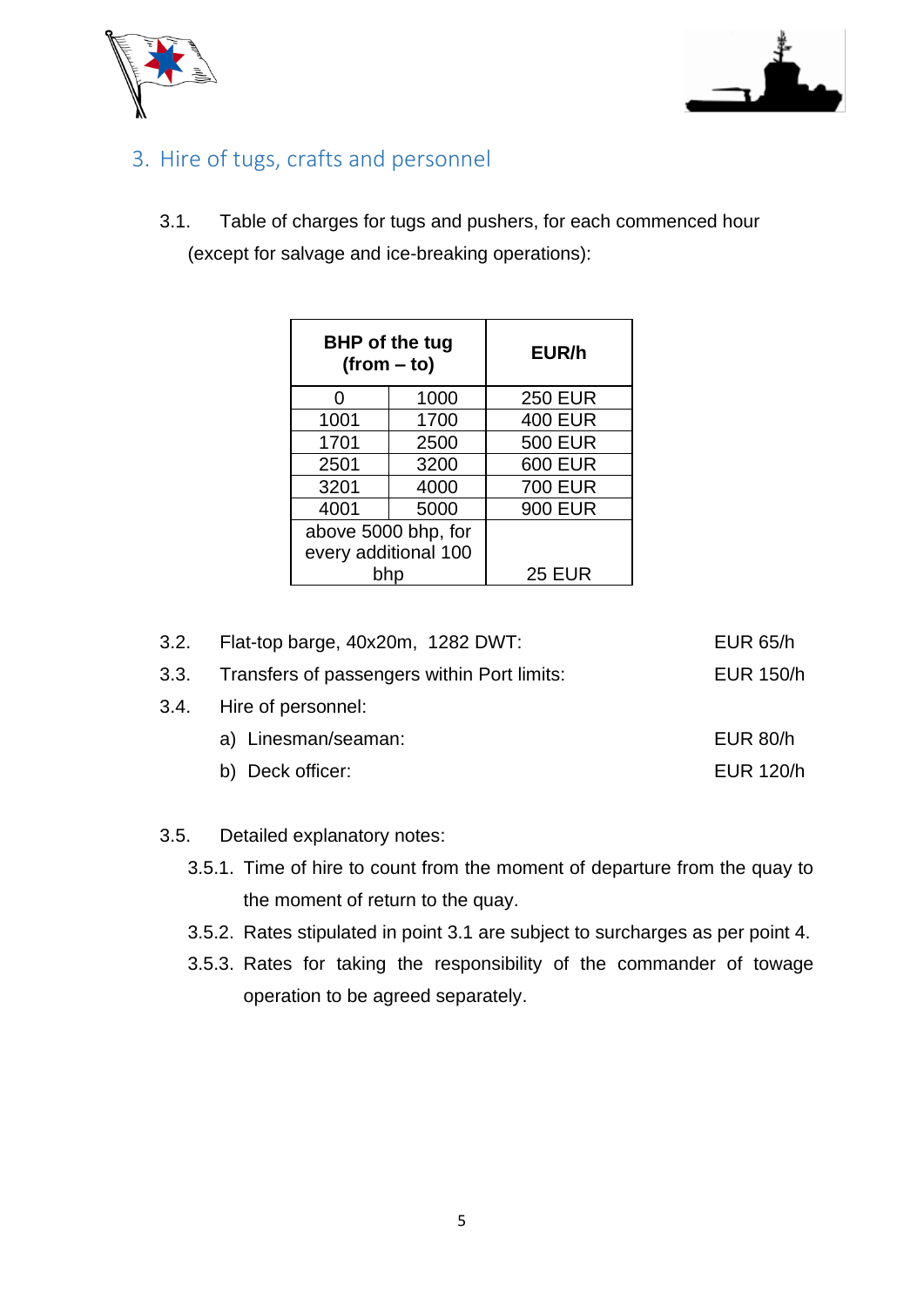



## <span id="page-5-0"></span>4. Table of surcharges:

| Day of the week | <b>Surcharge</b> |
|-----------------|------------------|
| Saturdays       | 35%              |
| Sundays and     |                  |
| holidays        | 45%              |
| Solemn holidays | .50%             |

- 4.1. List of solemn holidays:
	- a) New Year
	- b) First day of Easter
	- c) 3<sup>rd</sup> of May
	- d) 24<sup>th</sup> of December after 1500 hrs
	- e) 25<sup>th</sup> of December
	- f) 31st of December after 1500 hrs
- 4.2. Weekend and holiday surcharges will apply only when more than 50% of the time used during the service has been performed during such a surcharge-applicable period.

#### 5. Fire-fighting services

5.1. Fairplay Towage Polska sp. z o.o. Sp. k. renders fire-fighting services as per agreement with Gdynia Port Authority on following terms:

|  | a) Stationary assistance: |  |  | <b>EUR 275/h</b> |
|--|---------------------------|--|--|------------------|
|--|---------------------------|--|--|------------------|

- b) Inbound & outbound assistance for vessels: EUR 445/h
- 5.2. Time of hire to be calculated according to the rules stipulated in point 3.5.1, with additional provision that first 90 minutes are considered one hour, after which each commenced hour will be charged.
- 5.3. Rates mentioned in point 5.1 include the cost of fire-fighting brigade from Port Authority Fire Brigade (PSP ZMPG S.A.)
- 5.4. Rates mentioned in point 5.1. are subject to BAF and surcharges as per point 4.